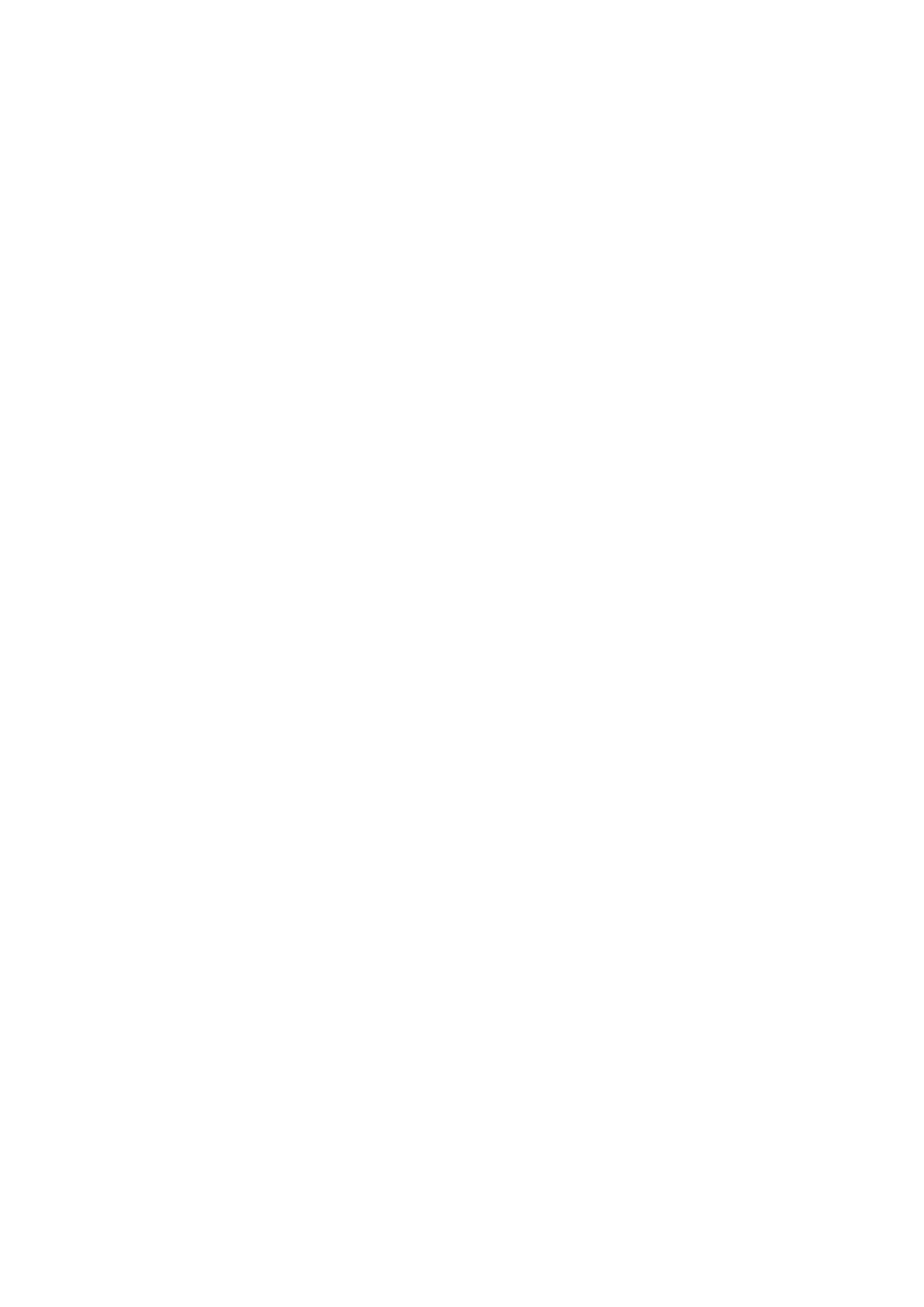### **REPORT**

### **1. Introduction**

- 1.1 This legislation is drafted in response to the Covid-19 pandemic.
- 1.2 The Draft Cremation (Suspension and Modification of Regulations Covid-19) (Jersey) Regulations 202- (the "draft Regulations") amend the current [Cremation \(Jersey\) Regulations 1961](https://www.jerseylaw.je/laws/revised/Pages/20.075.60.aspx) ("the 1961 Regulations").
- 1.3 It is a proposed temporary measure which will expire on 30th September 2020.

### **2. Legislation**

- 2.1 Under Regulation 6 of the 1961 Regulations no cremation shall be permitted unless the application to cremate is accompanied by a *certificate of medical attendant* and a *confirmatory medical certificate*.
- 2.2 The draft Regulations bring forward two changes
	- (a) They remove the requirement for a confirmatory medical certificate to be present when a cremation is authorised. This will significantly reduce the burden on registered medical practitioners, as a confirmatory medical certificate can only be completed by an registered medical practitioner who is not a relative of the deceased nor a relative or partner of the practitioner who signed the certificate of medical attendant.
	- (b) Regulation 7 of the 1961 Regulations currently requires that a medical referee shall not permit any cremation to take place unless they are satisfied that the application for cremation is completed and accompanied by both the certificates. The draft Regulations provide the Medical Referees with the discretion to authorise an application to cremate without a certificate of medial attendant being present during a period of where the cause of death is due to or related to Covid-19. This is to remedy the forecast significant pressures on both medical referees and the primary care sector during the period of an epidemic.

### **3. Financial and manpower implications**

There are no financial or manpower implications for the States arising from the adoption of these draft Regulations.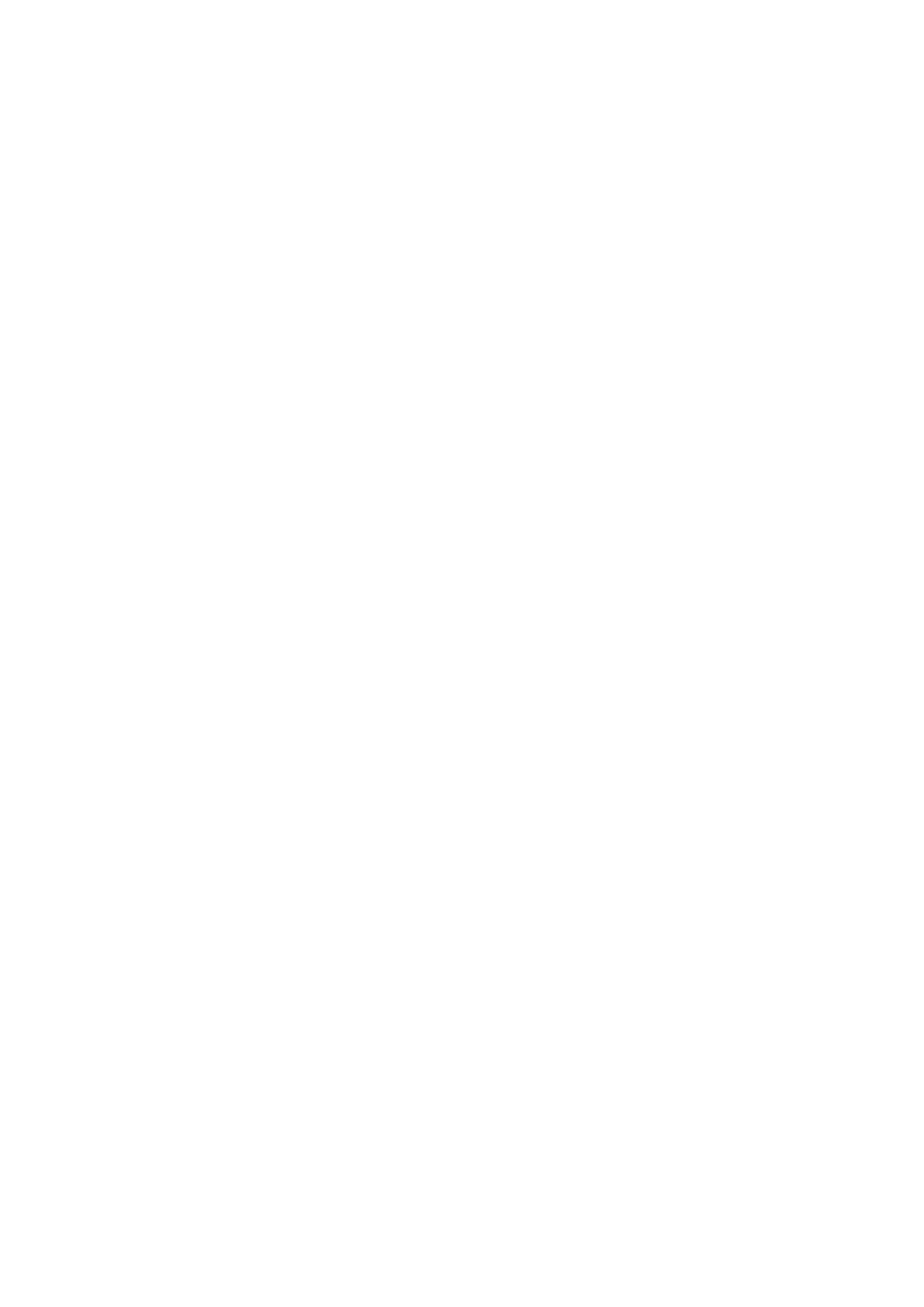### **EXPLANATORY NOTE**

These draft Regulations would suspend the requirement, in Regulation 6 of the Cremation (Jersey) Regulations 1961, for a second registered medical practitioner to certify death for the purposes of an application for cremation. Regulation 7 of those Regulations is also modified to confer a discretion on the Medical Referee to permit cremation without a certificate of death. These modifications would have effect only for the purposes of dealing with the current coronavirus epidemic. The Regulations would come into force immediately upon being made.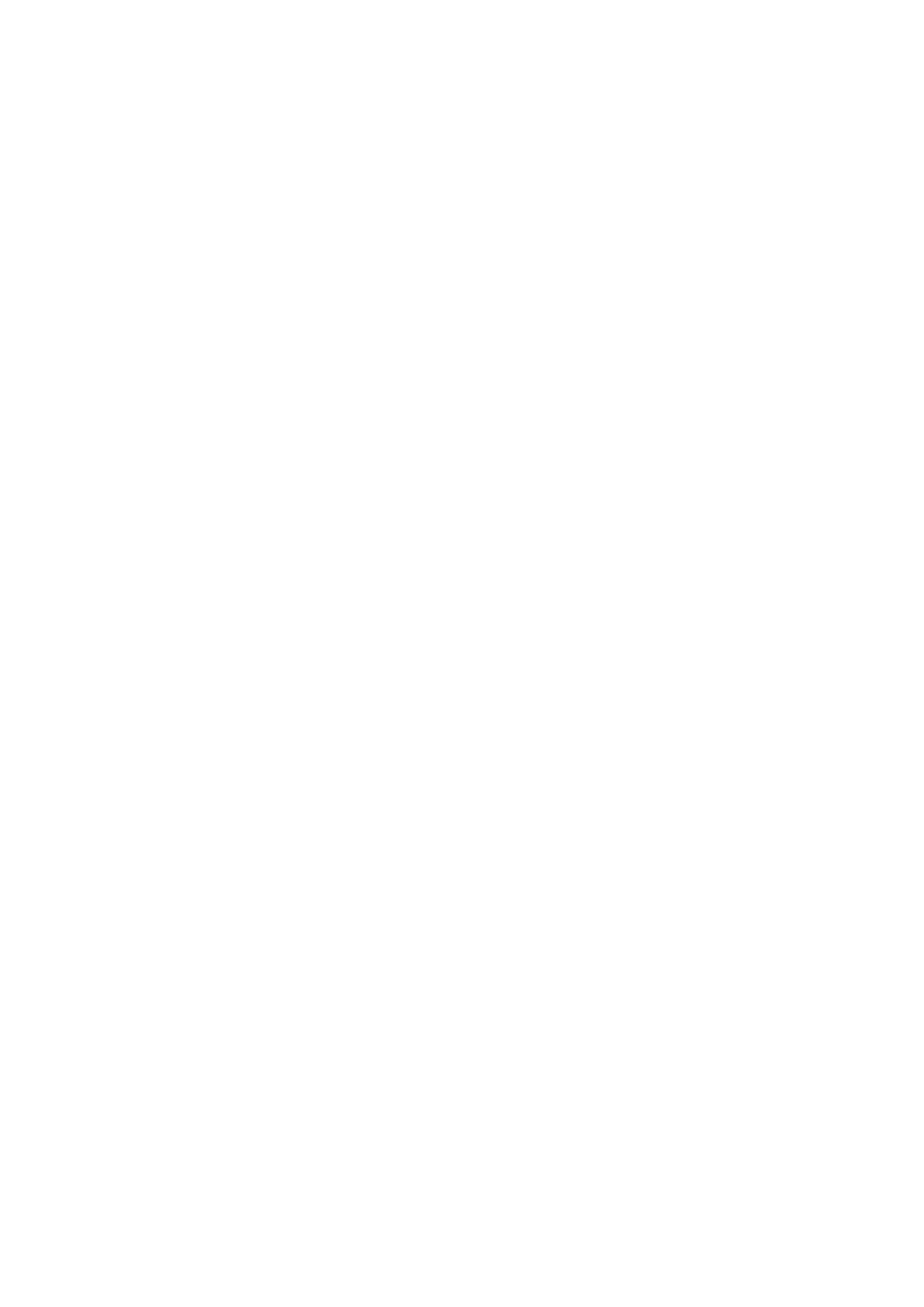

## **DRAFT CREMATION (SUSPENSION AND MODIFICATION OF REGULATIONS – COVID-19) (JERSEY) REGULATIONS 202-**

*Made [date to be inserted] Coming into force [date to be inserted]*

**THE STATES** make these Regulations under Article 3 of the Cremation (Jersey) Law  $1953^1$  –

### **1 Modification of principal Regulations**

- (1) The Cremation (Jersey) Regulations 1961<sup>2</sup> (the "principal Regulations") apply with the variations set out in Regulations 2 and 3 of these Regulations.
- (2) These Regulations apply without prejudice to the Minister's exercise of the power conferred by Regulation 11(1) of the principal Regulations.

### **2 Regulation 6 of the principal Regulations suspended in part**

In Regulation 6 (certificates to accompany application) of the principal Regulations, paragraph (a) applies as though the words ", together with a confirmatory medical certificate, in the form set out in Schedule 3, signed by another registered medical practitioner who has been registered as a fully registered medical practitioner under the Medical Act 1956 of the United Kingdom for a period of not less than 5 years, being neither a relative of the deceased nor a relative or partner of the practitioner who signed the firstmentioned certificate" were deleted.

### **3 Regulation 7 of the principal Regulations modified**

Regulation 7 (powers and duties of medical referee) of the principal Regulations applies as though –

- (a) in paragraph  $(1)(c)$ 
	- (i) for "certificates" in each place there were substituted "certificate", and
	- (ii) for "persons" there were substituted "person";
- (b) after paragraph (2) there were inserted –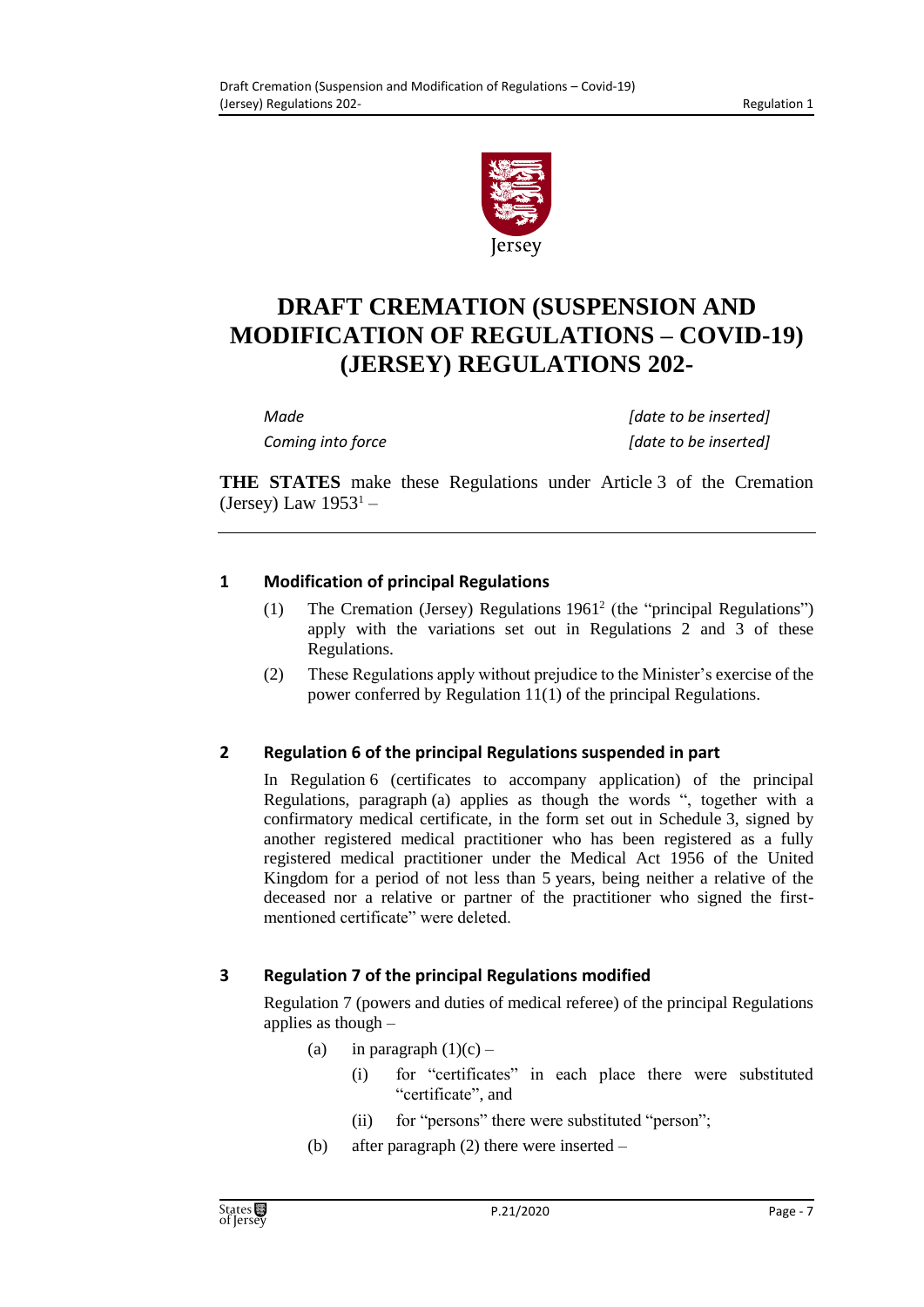"(3) Despite paragraphs (1) and (2), a medical referee may, during the epidemic of infectious disease caused by the covid-19 coronavirus, and if he or she considers that the cause of death is due to or related to such disease, permit a cremation to take place without being satisfied as to the matters mentioned in paragraph (1)(c).".

### **4 Citation, commencement and duration**

These Regulations –

- (a) may be cited as the Cremation (Suspension and Modification of Regulations – Covid-19) (Jersey) Regulations 202-;
- (b) come into force immediately after they are made; and
- (c) expire on 30th September 2020.